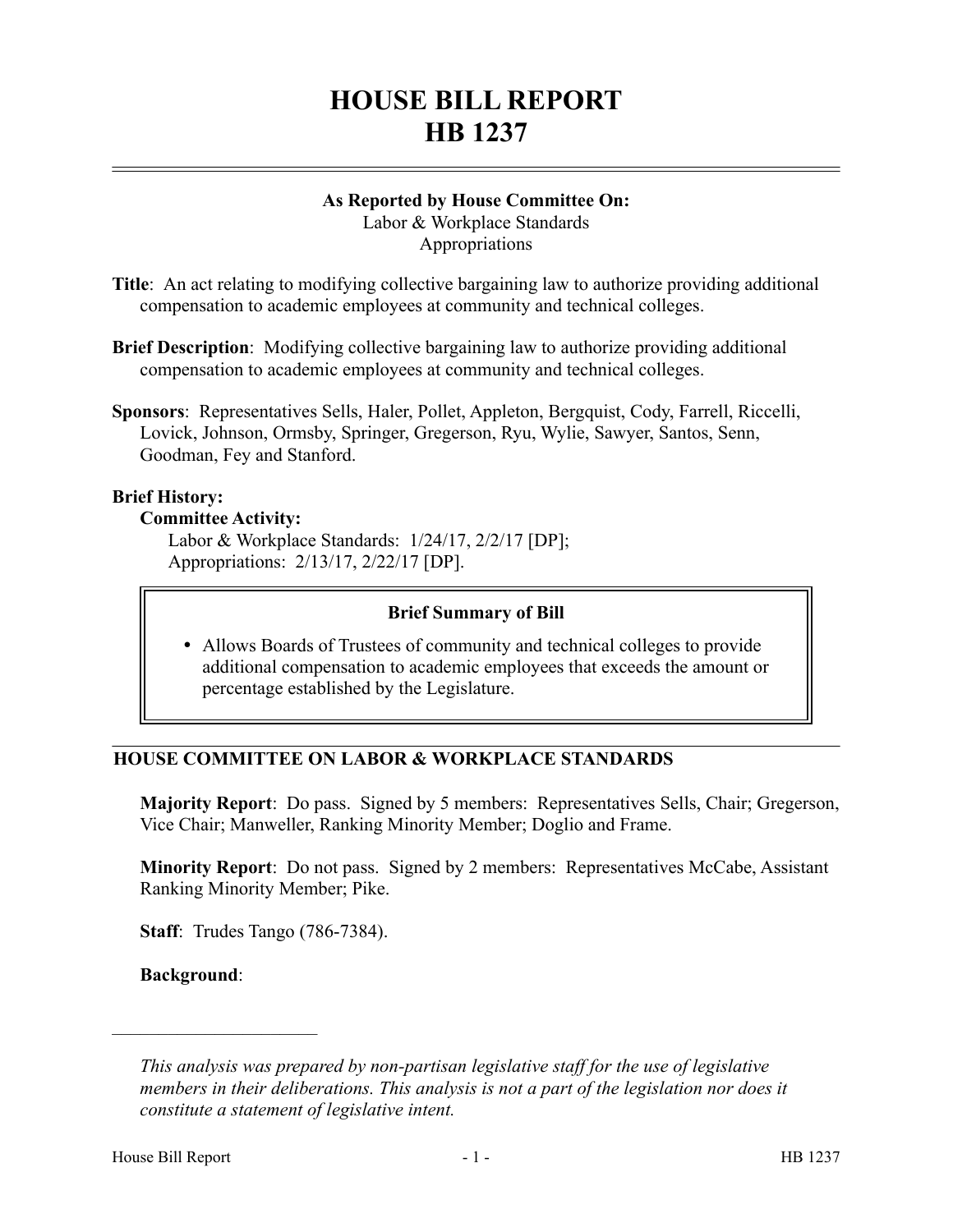Several collective bargaining laws apply to public institutions of higher education. These laws generally provide that the governing boards and the exclusive bargaining representatives have a mutual obligation to bargain in good faith over wages, hours, and terms and conditions of employment.

For faculty at four-year institutions and certain student employees at the University of Washington and Washington State University, a collective bargaining agreement may not include compensation that exceeds the amount or percentage established by the Legislature in the appropriations act. However, the employer may provide additional compensation to faculty and certain student employees that exceeds that provided by the Legislature.

For academic employees at community and technical colleges (CTC), a contract may not include salary increases that exceed the amount or percentage established by the Legislature in the appropriations act and allocated by the State Board for Community and Technical Colleges (State Board). Any provisions pertaining to salary increases in a contract are not binding upon future actions of the Legislature. If any provision of a salary increase is subsequently modified by the Legislature in an appropriations act, the parties must enter into collective bargaining to arrive at the mutually agreed upon replacement for the modified provision. There is no provision allowing for additional compensation.

–––––––––––––––––––––––––––––––––

### **Summary of Bill**:

A Board of Trustees may provide additional compensation to academic employees of CTC that exceeds what is provided by the Legislature. The language specifying that provisions related to salary increases in a contract are not binding on the Legislature's future actions is stricken.

–––––––––––––––––––––––––––––––––

**Appropriation**: None.

**Fiscal Note**: Available.

**Effective Date**: The bill takes effect 90 days after adjournment of the session in which the bill is passed.

#### **Staff Summary of Public Testimony**:

(In support) Currently, the community and technical college (CTC) faculty are restricted to salary increases that the Legislature gives. This bill will provide full bargaining rights to all employees and will be an improvement in the employer/employee relationship. Other academic employees can bargain their salaries and the CTC employees deserve the same rights. The CTCs suffer from chronic underfunding, yet CTC administrative salaries keep increasing by using local funds. The CTC faculty need to be a priority. It would improve morale and give control back to the institutions. Student success depends on good faculty.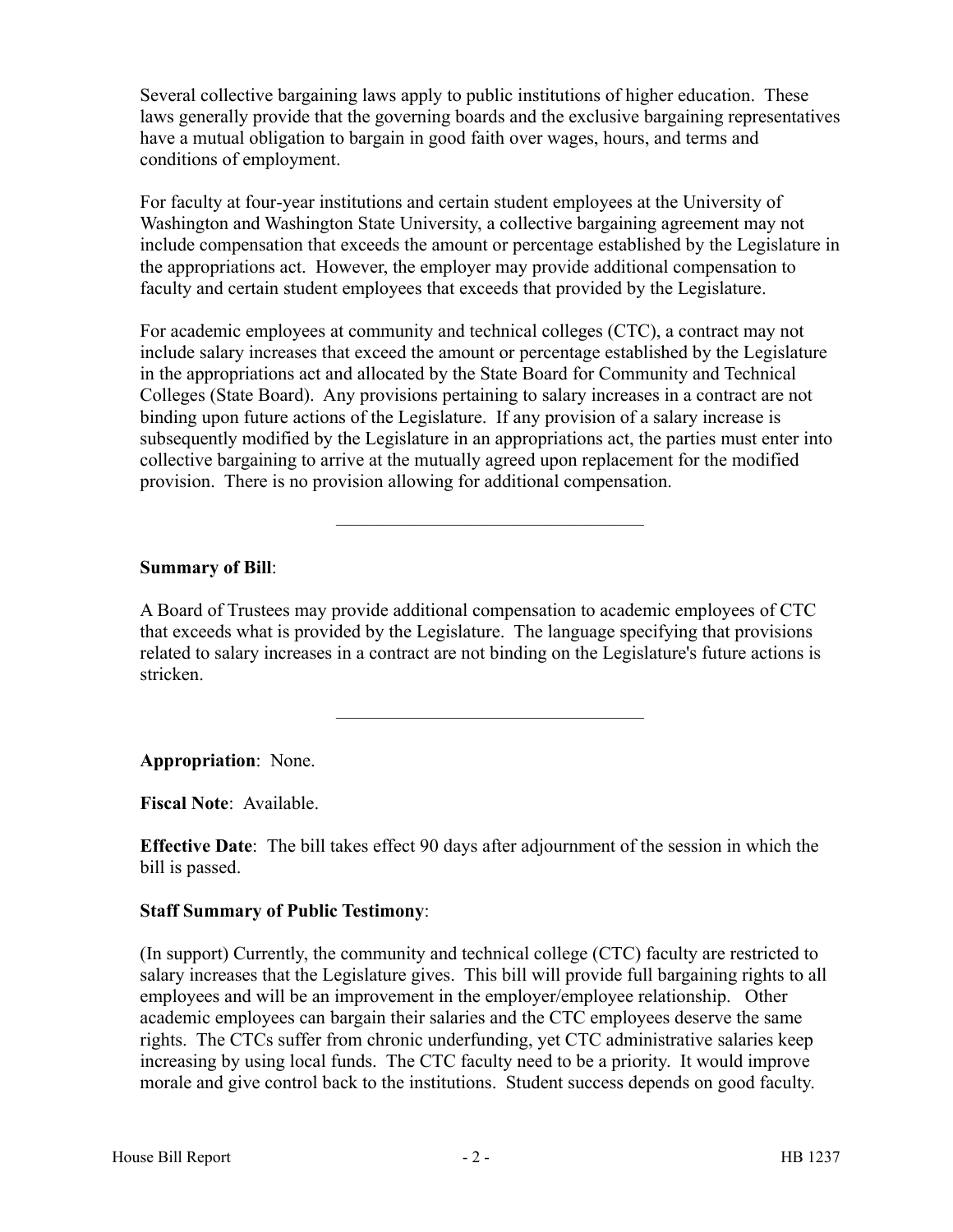(Opposed) This bill would allow unions to cannibalize local funds, which is the same situation the K-12 system is in. The CTCs do not have discretionary levies. There should be an end to locally negotiated pay raises. If this bill passes, buildings would go unmaintained and programs will likely be cut.

(Other) More money from the Legislature is needed for salaries. This is a state responsibility. Local funds go down when enrollments decrease and when tuition decreases. Local funds differ across the CTC system and depend on enrollment, the size of the school, community resources, and other factors. It is uneven across institutions and from year-to-year. Local funds are supposed to address emerging needs in the community that state funds cannot address, such as instructional equipment.

**Persons Testifying**: (In support) Carla Naccarato-Sinclair, Washington Education Association and Spokane Community College; Bill Lyne, United Faculty of Washington State; Ted Baldwin, Olympic College; and Larry Brown, Aerospace Machinists Union District Lodge 751.

(Opposed) Jami Lund, Freedom Foundation.

(Other) Marty Brown, State Board for Community and Technical Colleges; and David Byer, Everett Community College.

**Persons Signed In To Testify But Not Testifying**: None.

### **HOUSE COMMITTEE ON APPROPRIATIONS**

**Majority Report**: Do pass. Signed by 22 members: Representatives Ormsby, Chair; Robinson, Vice Chair; MacEwen, Assistant Ranking Minority Member; Stokesbary, Assistant Ranking Minority Member; Bergquist, Cody, Fitzgibbon, Haler, Hansen, Hudgins, Jinkins, Kagi, Lytton, Manweller, Pettigrew, Pollet, Sawyer, Senn, Springer, Stanford, Sullivan and Tharinger.

**Minority Report**: Do not pass. Signed by 11 members: Representatives Chandler, Ranking Minority Member; Buys, Caldier, Condotta, Harris, Nealey, Schmick, Taylor, Vick, Volz and Wilcox.

**Staff**: David Pringle (786-7310).

### **Summary of Recommendation of Committee On Appropriations Compared to Recommendation of Committee On Labor & Workplace Standards**:

No new changes recommended.

**Appropriation**: None.

**Fiscal Note**: Available.